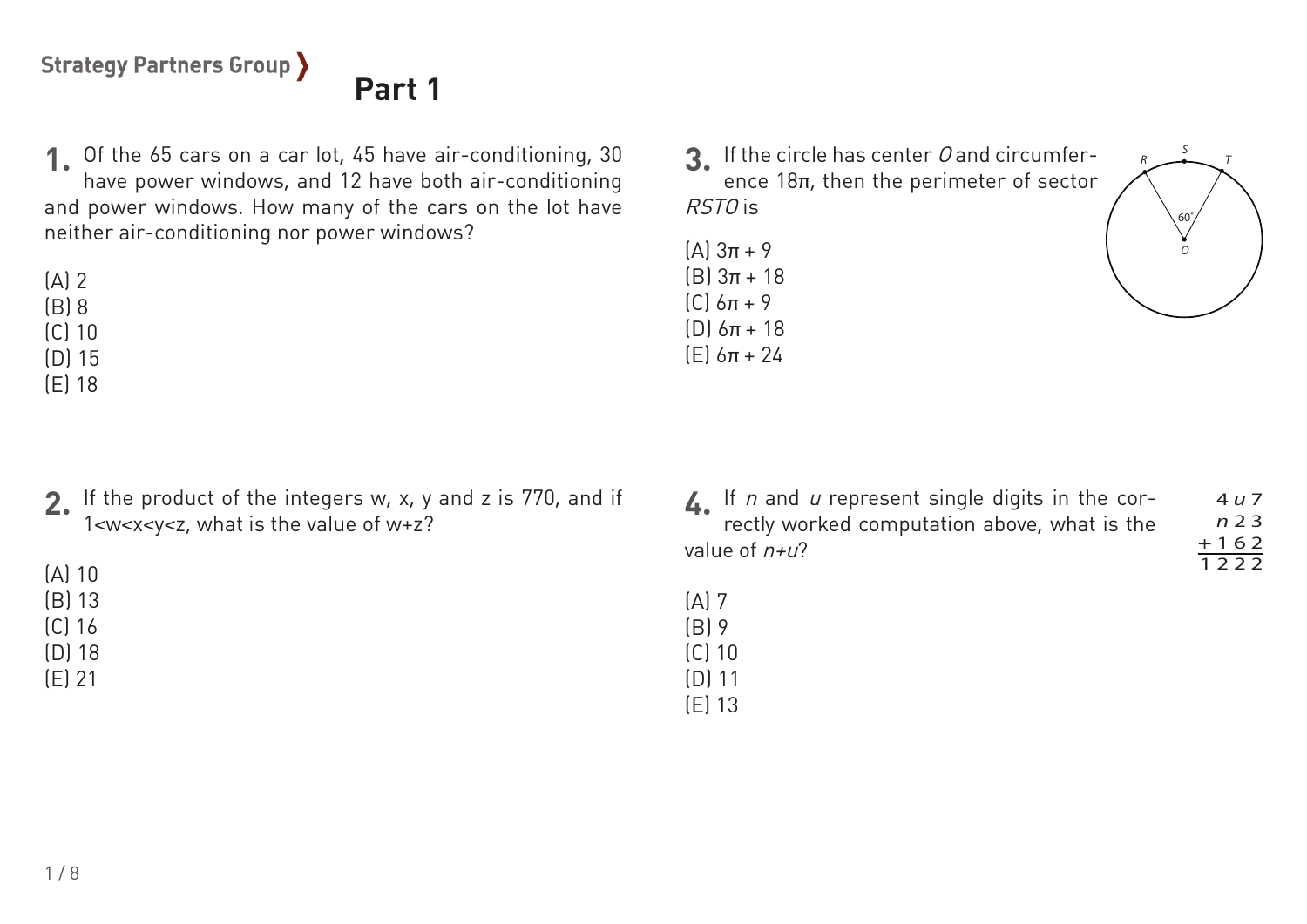**5.** The shaded region in the figure represents a rectangular frame with length 18 inches and width 15 inches. The frame encloses a rectangular picture that has the same area as the frame itself. If the length and width of the



picture have the same ratio as the length and width of the frame, what is the length of the picture, in inches?

```
(A) 9√2
(B) 1,5
(C) 9/√2
(D) 15(1 – 1/√2)
(E) 4,5
```
At the rate of m meters per s seconds, how many meters **6.**does a cyclist travel in x minutes?

 $(A)$  m  $/sx$  $(B)$  mx / s (C) 60m / sx  $[D]$  60ms / x

(E) 60mx / s

Starting from point O on a flat school playground, a child **7.** walks 10 yards due north, then 6 yards due east, and, then 2 yards due south, arriving at point P. How far apart, in yards, are points  $O$  and  $P$ ?

(A) 18

(B) 16

(C) 14 (D) 12

(E) 10

A club sold an average (arithmetic mean) of 92 raffle tick-**8.** ets per member. Among the female members, the average number sold was 84, and among the male members, the average number sold was 96. What was the ratio of the number of male members to the number of female members in the club?

(A) 1:1  $(B) 1:2$ (C) 1:3 (D) 2:1

(E) 3:1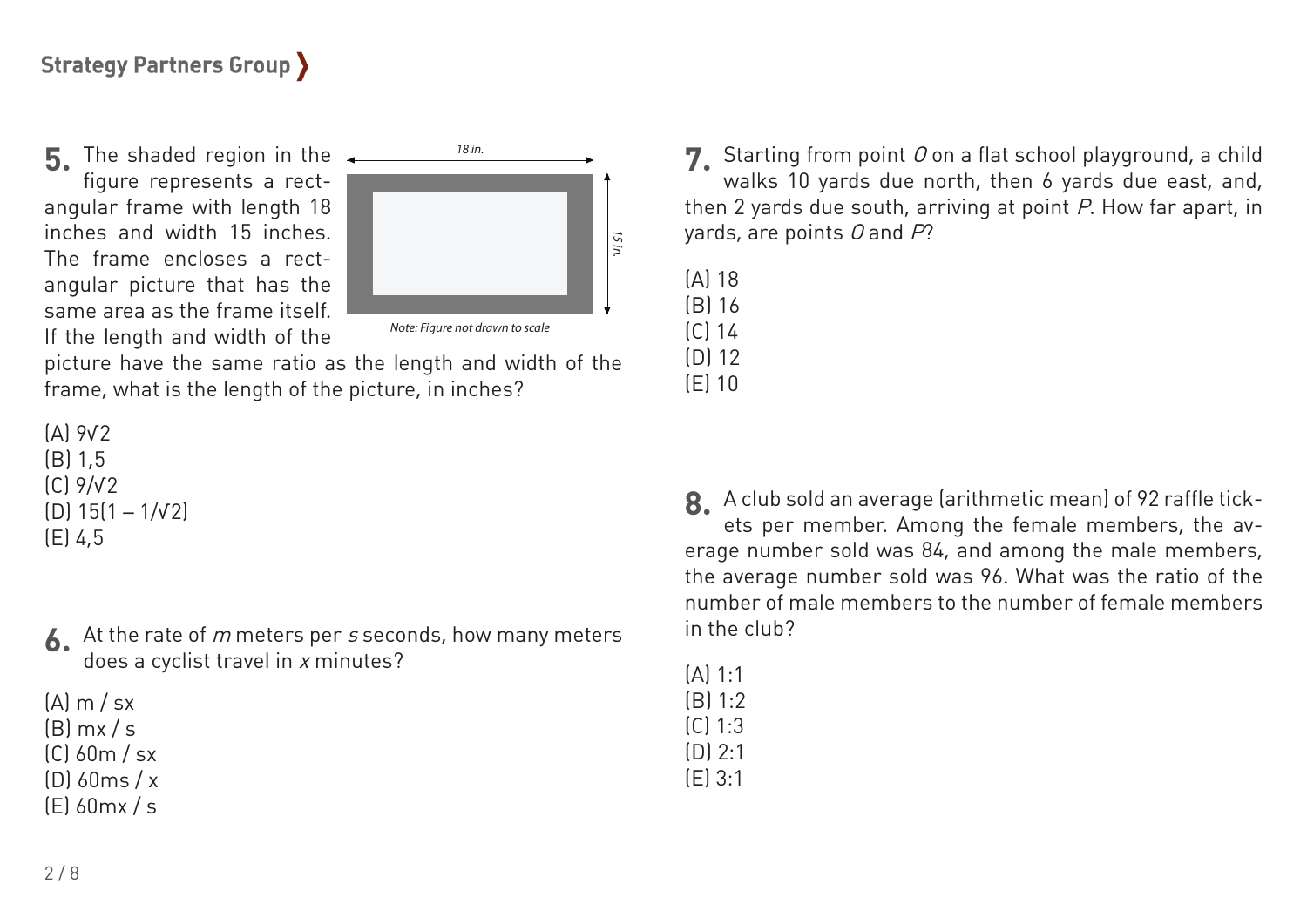- **9.** If *n* is a positive odd integer and  $k + 2 = 3n$ , which of the following could NOT be a value of  $k$ ?
- **11.** If  $a = -0.3$ , which of the following is true?
- (A)  $a < a^2 < a^3$ (B)  $a < a^3 < a^2$  $[C]$   $a^2 < a < a^3$ (D)  $a^2 < a^3 < a$  $[E]$   $a^3$  < a <  $a^2$

- How many integers n are there such that  $1 < 5n + 7 <$ 25? **10.**
- (A) Five

(A) 1 (B) 4 (C) 7 (D) 25 (E) 79

- (B) Four
- (C) Three
- (D) Two
- (E) One
- If the operation  $\blacksquare$  is defined by  $x \blacksquare y$  =  $\forall xy$  for all positive numbers x and y, then  $(5 \times 45) \times 60 =$ **12.**
- (A) 30 (B) 60 (C) 90 (D) 30√15 (E) 60√15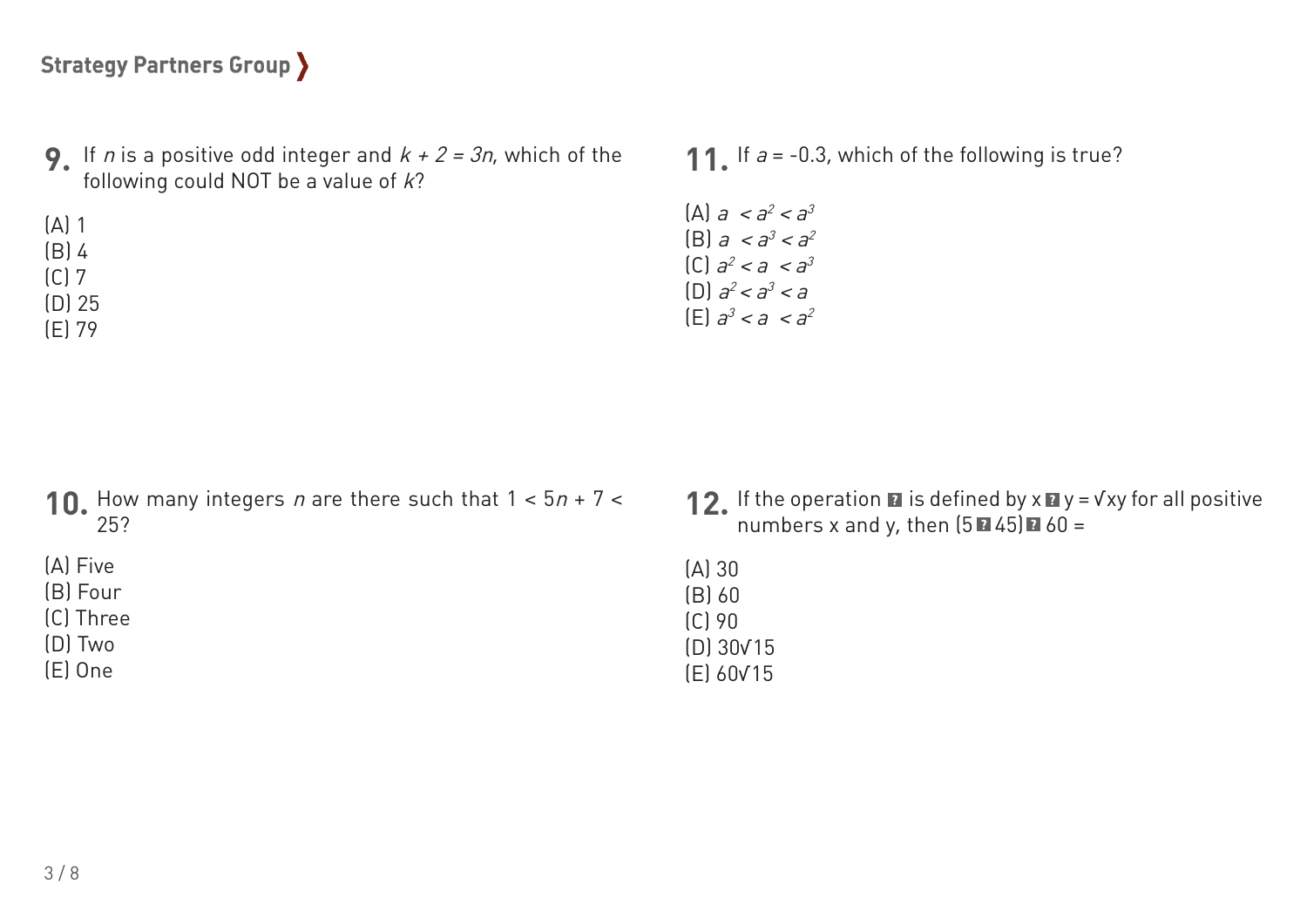## **Part 2**

The task consists of a question and two statements (1) and (2), which contain the necessary data. You have to determine if this data is sufficient to answer the question and to choose one of the following criteria:

- (A) Statement (1) ALONE is sufficient but statement (2) alone is not sufficient.
- (B) Statement (2) ALONE is sufficient, but statement (1) alone is not sufficient.
- (C) BOTH statements TOGETHER are sufficient, but NEITHER statement ALONE is sufficient.
- (D) EACH statement ALONE is sufficient.
- (E) Statements (1) and (2) TOGETHER are NOT sufficient.





A certain company currently has how many employees? **14.**

- If 3 additional employees are hired by the company and all (1) of the present employees remain, there will be at least 20 employees in the company
- If no additional employees are hired by the company and 3 (2) of the present employees resign, there will be fewer than 15 employees in the company

**16.** What is the value of  $b + c$ ?

(1) The sum of the two digits is 3

(2) x is divisible by 3

What is the value of the two-digit integer x? **15.**

 $(1)$  ab + cd + ac + bd = 6  $[2]$  a + d = 4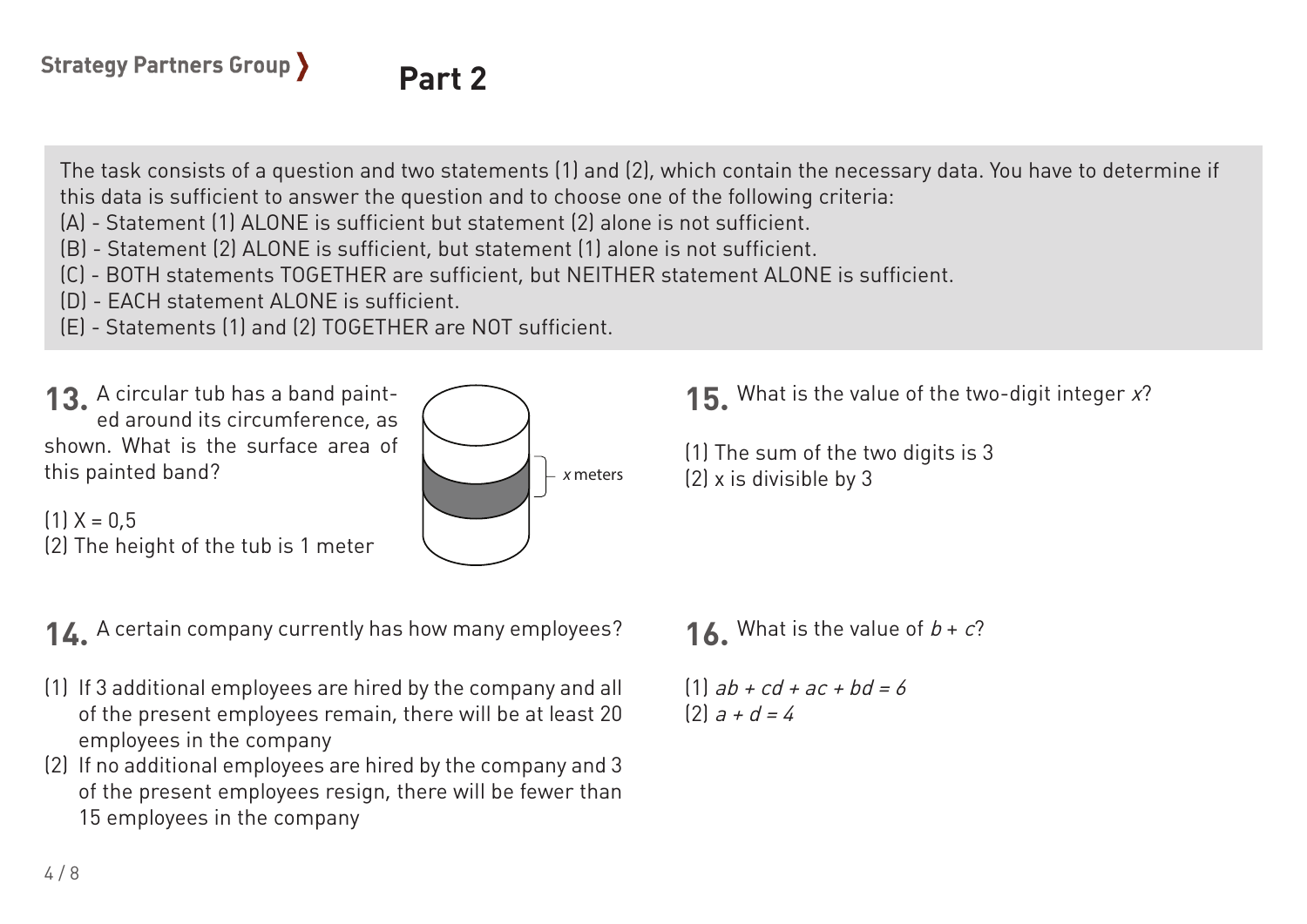**17.** The sum of the ages of A, B and C is 137 years. What is C's age

(1) The sum of the ages of A and C is 91 years

(2) The sum of the ages of B and C is 104 years

**18.** In an election how many votes are cast

(1) The winning candidate gets 54% of the total votes (2) The winning candidate wins by 800

**19.** The table shows the distance, in kilometers, by the most direct route, between any two of the four cities, R, S, T, and U. For example, the distance between City R and City U is 62 kilometers. What is the value of x?

|             | ${\sf R}$    | ς           |              |    |  |
|-------------|--------------|-------------|--------------|----|--|
| $\mathsf R$ | $\mathbf{0}$ | $\mathsf V$ | $\mathsf{x}$ | 62 |  |
| $\mathsf S$ | v.           |             | 0 56 75      |    |  |
|             |              | x 56 0      |              | 69 |  |
|             |              | 62 75 69    |              | 0  |  |

- $(1)$  By the most direct route, the distance between S and T is twice the distance between S and R
- $(2)$  By the most direct route, the distance between T and U is 1,5 times the distance between R and T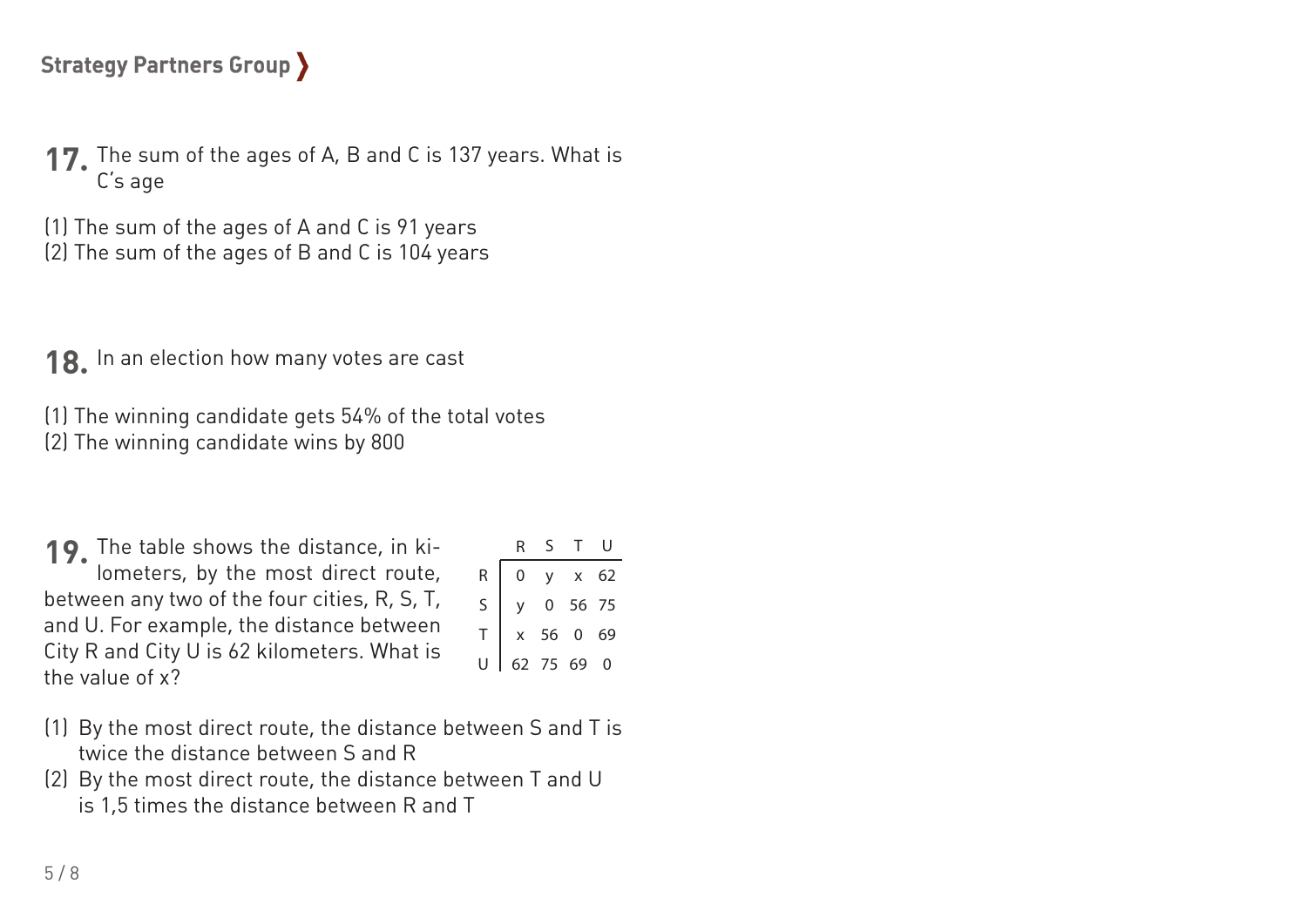### **Part 3**

Installing scrubbers in smokestacks and switching **20. 21.** to cleaner-burning fuel are two methods available to Northern Power for reducing harmful emissions from its plants. Scrubbers will reduce harmful emissions more than cleaner-burning fuels will. Therefore, by installing scrubbers, Northern Power will be doing the most that can be done to reduce harmful emissions from its plants.

Which of the following is an assumption on which the argument depends?

- Switching to cleaner-burning fuel will not be more expen-(A) sive than installing scrubbers
- Northern Power can choose from among various kinds of (B) scrubbers, some of which are more effective than others
- (C) Northern Power is not necessarily committed to reducing harmful emissions from its plants
- (D) Harmful emissions from Northern Power's plants cannot be reduced more by using both methods together than by the installation of scrubbers alone
- Aside from harmful emissions from the smokestacks of (E) its plants, the activities of Northern Power do not cause significant air pollution

21 Some anthropologists study modern-day societies of foragers in an effort to learn about our ancient ancestors who were also foragers. A flaw in this strategy is that forager societies are extremely varied. Indeed, any forager society with which anthropologists are familiar has had considerable contact with modern, non-forager societies.

Which of the following, if true, would most weaken the criticism made above of the anthropologists' strategy?

- All forager societies throughout history have had a num-(A) ber of important features in common that are absent from other types of societies
- Most ancient forager societies either dissolved or made a (B) transition to another way of life
- All anthropologists study one kind or another of modern-(C) day society
- Many anthropologists who study modern-day forager so-(D) cieties do not draw inferences about ancient societies on the basis of their studies
- Even those modern-day forager societies that have not (E)had significant contact with modern societies are importantly different from ancient forager societies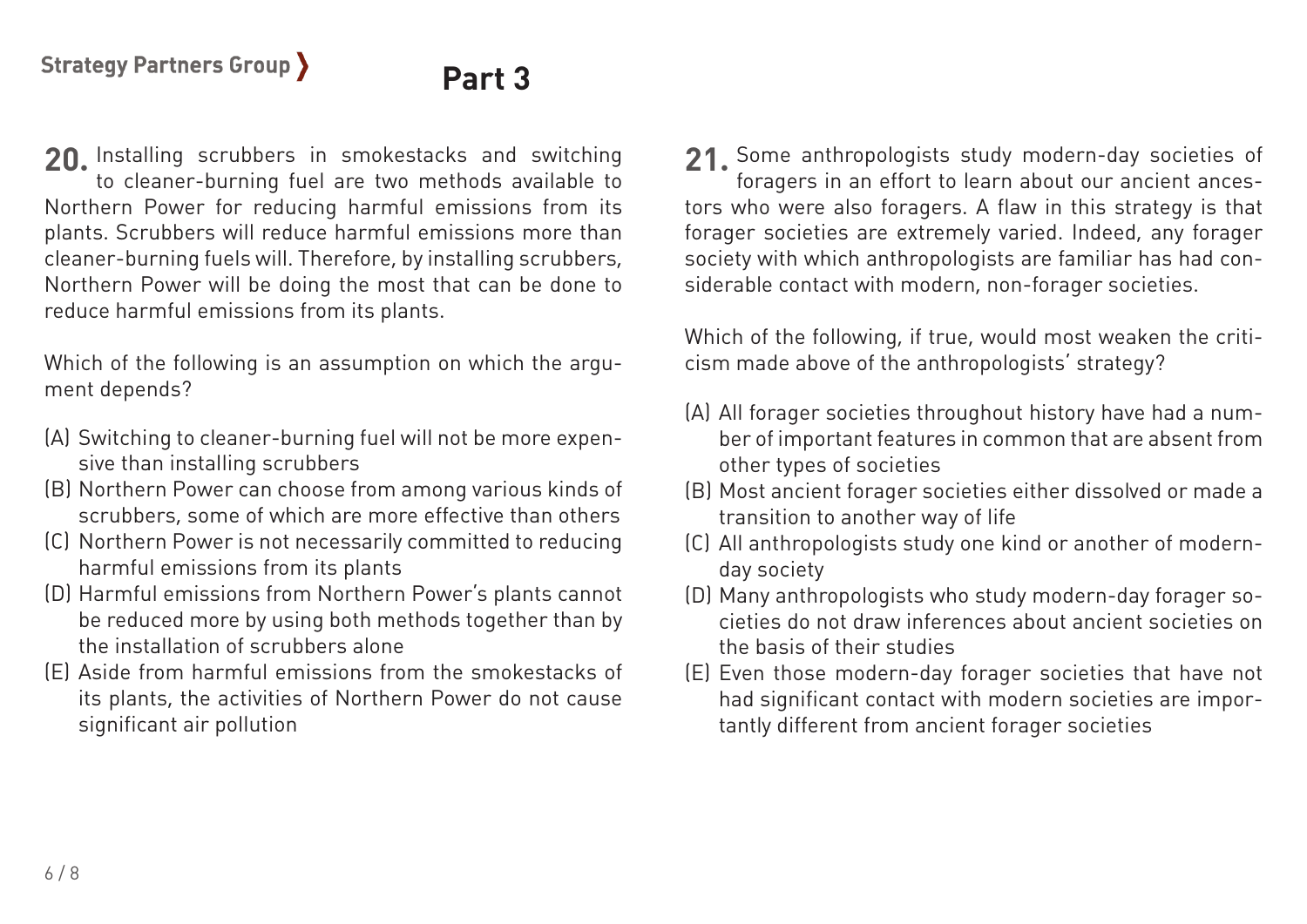22. One variety of partially biodegradable plastic beverage container is manufactured from small bits of plastic bound together by a degradable bonding agent such as cornstarch. Since only the bonding agent degrades, leaving the small bits of plastic, no less plastic refuse per container is produced when such containers are discarded than when comparable nonbiodegradable containers are discarded.

Which of the following, if true, most strengthens the argument above?

- (A) Both partially biodegradable and nonbiodegradable plastic beverage containers can be crushed completely flat by refuse compactors
- The partially biodegradable plastic beverage containers (B) are made with more plastic than comparable nonbiodegradable ones in order to compensate for the weakening effect of the bonding agents
- Many consumers are ecology-minded and prefer to buy (C) a product sold in partially biodegradable plastic beverage containers rather than in nonbiodegradable containers, even if the price is higher
- (D) The manufacturer process for partially biodegradable plastic beverage containers results in less plastic waste than the manufacturing process for nonbiodegradable plastic beverage containers

Technological problems with recycling currently prevent (E) the reuse as food or beverage containers of the plastic from either type of plastic beverage container

23. Sales of telephones have increased dramatically over the last year. In order to take advantage of this increase, Mammoth Industries plans to expand production of its own model of telephone, while continuing its already very extensive advertising of this product.

Which of the following, if true, provides most support for the view that Mammoth Industries cannot increase its sales of telephones by adopting the plan outlined above?

- (A) Although it sells all of the telephones that it produces, Mammoth Industries' share of all telephone sales has declined over the last year
- Mammoth Industries' average inventory of telephones (B) awaiting shipment to retailers has declined slightly over the last year
- (C) Advertising has made the brand name of Mammoth Industries' telephones widely known, but few consumers know that Mammoth Industries owns this brand
- Mammoth Industries' telephone is one of three brands of (D) telephone that have together accounted for the bulk of the last year's increase in sales
- Despite a slight decline in the retail price, sales of Mam-(E)moth Industries' telephones have fallen in the last year